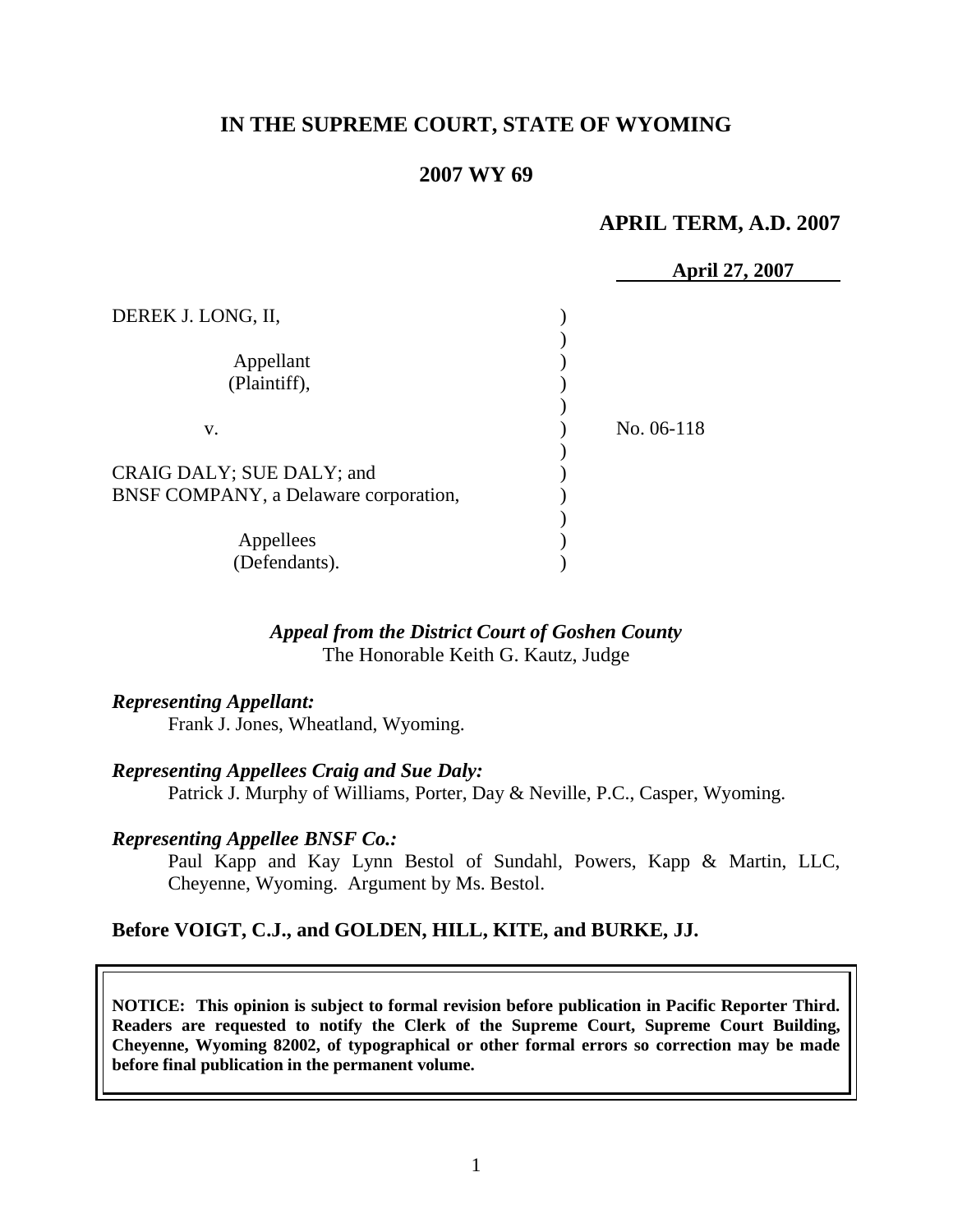## **KITE, Justice.**

[¶1] Derek J. Long, II was injured when the vehicle he was driving struck a cow that was lying on the highway. He filed a complaint for negligence against Craig and Sue Daly, the owners of the cow and the property from which it escaped, and Burlington Northern Santa Fe Company (BNSF), the owner of the railroad track located between the Dalys' pasture and the highway. The district court granted summary judgment for both defendants. We affirm.

#### **ISSUES**

[¶2] Mr. Long presents two issues for this Court's consideration:

1. Are there genuine issues of material fact which preclude the granting of Summary Judgment in favor of Defendants in this negligence case?

2. Does the Defendant BNSF Company owe a duty of reasonable care to Plaintiff and did it breach that duty by failing to inspect, repair and maintain its right-of-way fence?

# **FACTS**

[¶3] On February 28, 2004, at approximately 2:00 a.m., Mr. Long was driving his vehicle west on U.S. Highway 26 in Goshen County, Wyoming when he struck a cow on the road. The cow was one of seven cows belonging to the Dalys that had escaped through a fence enclosing their pasture on the south side of the highway. The fence separates the Dalys' pasture from the BNSF right of way that runs along the railroad track next to the highway. Mr. Long was injured as a result of the accident.

[¶4] On April 11, 2005, Mr. Long filed a complaint against the Dalys and BNSF alleging that they had a duty to construct, maintain and repair the fence to prevent livestock from running at large on the highway and that they breached that duty. He alleged that as a result of their negligence he sustained serious permanent injuries and loss of earnings. The Dalys and BNSF answered the complaint, generally denying the claims and asserting various affirmative defenses. The parties proceeded with discovery, and the Dalys and BNSF filed motions for summary judgment.

[¶5] In its motion, BNSF argued there was no evidence that it breached any duty owed to Mr. Long. Alternatively, BNSF argued it owed no duty to Mr. Long or, assuming the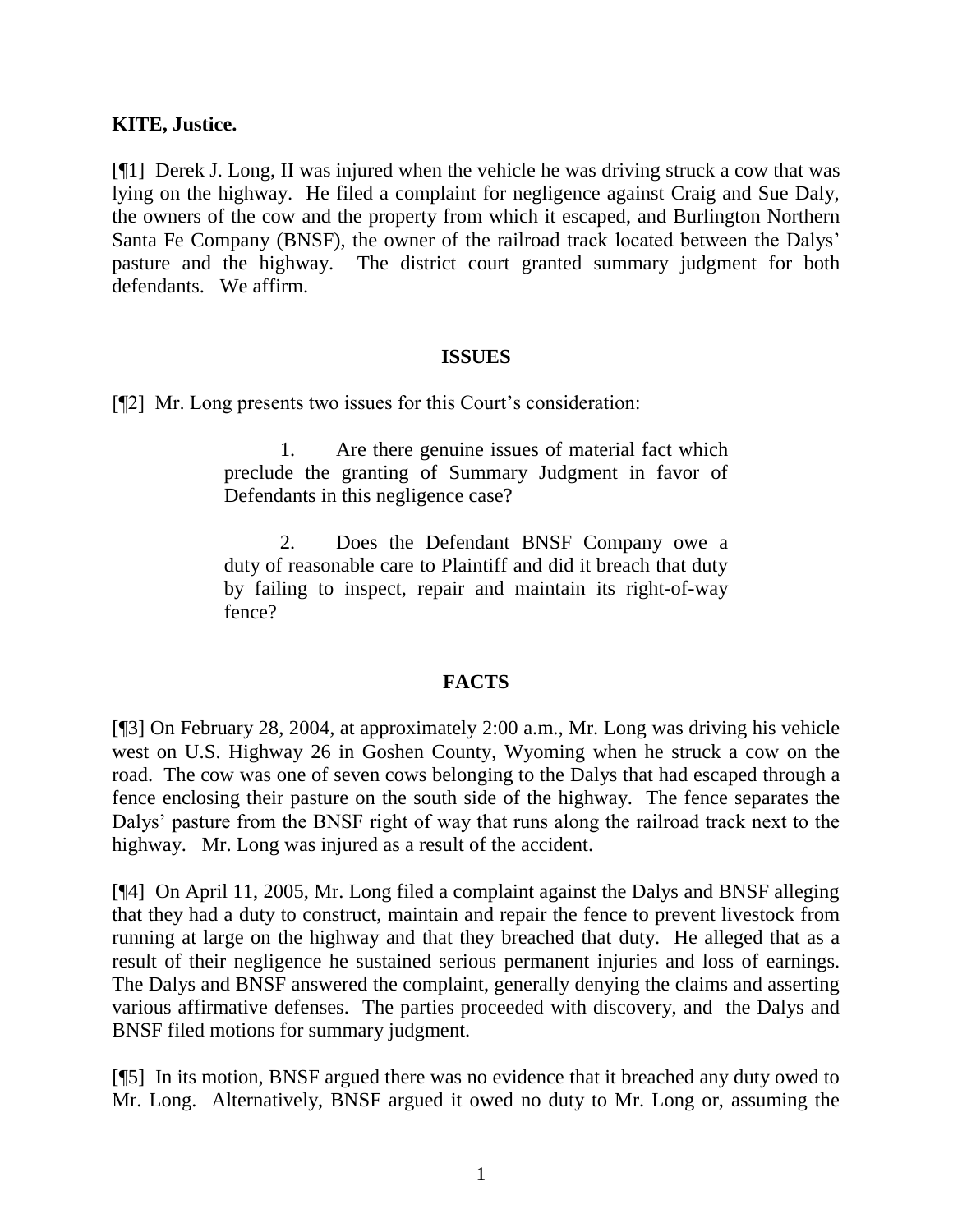existence of a duty, any breach of the duty was not the proximate cause of Mr. Long's injuries. The Dalys argued they were entitled to summary judgment because they exercised reasonable care in constructing and maintaining the fence and their conduct, as a matter of law, did not constitute negligence.

[¶6] After a hearing, the district court granted the motions for summary judgment. The district court concluded BNSF owed no duty to Mr. Long. The district court concluded the Dalys made a *prima facie* showing that they had exercised due care in constructing and maintaining the fence. Consequently, the district court held, the burden shifted to Mr. Long to rebut the Dalys' showing. The district court found Mr. Long's rebuttal evidence was based on conjecture and insufficient to establish the existence of a genuine issue of material fact.

## **STANDARD OF REVIEW**

[¶7] When reviewing an order granting summary judgment, we consider the record *de novo*. *Hincks v. Walton Ranch Co.*, 2007 WY 12, ¶ 7, 150 P.3d 669, 670 (Wyo. 2007). Our review is governed by W.R.C.P. 56(c), which provides in pertinent part:

> The judgment sought shall be rendered forthwith if the pleadings, depositions, answers to interrogatories, and admissions on file, together with the affidavits, if any, show that there is no genuine issue as to material fact and that the moving party is entitled to a judgment as a matter of law.

[¶8] We view the evidence offered in support of and opposition to the motion in the light most favorable to the party opposing the motion and give that party the benefit of all favorable inferences which may be fairly drawn from the record. *Hincks, ¶* 8, 150 P.3d at 670. A genuine issue of material fact exists when a disputed fact, if proven, would have the effect of establishing or refuting an essential element of an asserted cause of action or defense. *Id.* Summary judgment is not favored in a negligence action and is, therefore, subject to more exacting scrutiny. *Jones v. Schabron*, 2005 WY 65, ¶¶ 9-11, 113 P.3d 34, 37-38 (Wyo. 2005). We will affirm summary judgment in negligence cases, however, where the record fails to establish the existence of a genuine issue of material fact. *Id*.

# **DISCUSSION**

[¶9] In order to maintain a claim of negligence, a plaintiff must prove: 1) the defendant owed the plaintiff a duty of reasonable care; 2) the defendant breached the duty; and 3) the defendant's breach was the proximate cause of injury or loss to the plaintiff.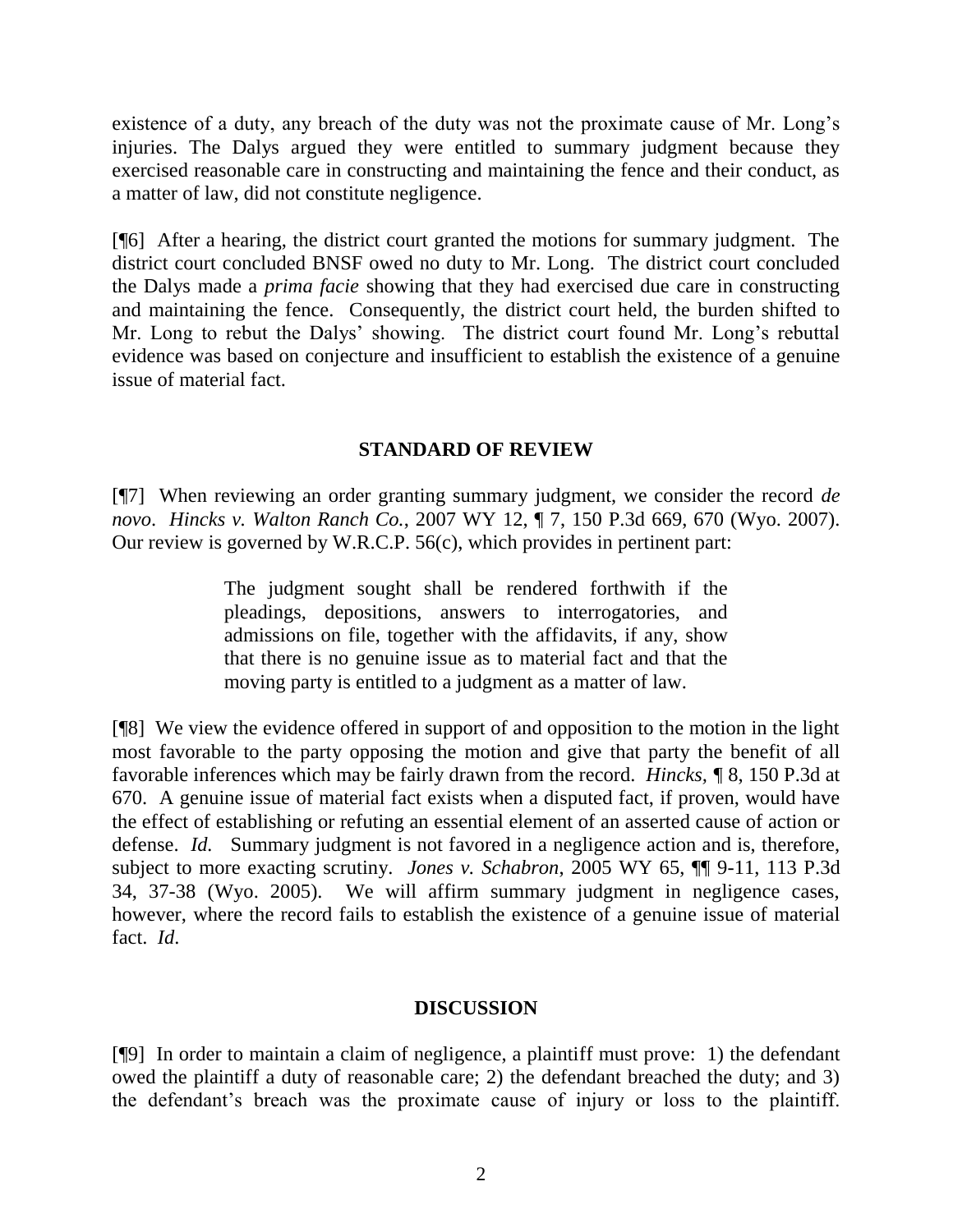*Andersen v. Two Dot Ranch, Inc*., 2002 WY 105, ¶ 11, 49 P.3d 1011, 1014 (Wyo. 2002). The existence and scope of a duty are questions of law for the court. *Id*. Absent a duty, there is no actionable claim of negligence. *Id*. Additionally, absent evidence that the defendant breached the duty by failing to exercise reasonable care, a claim of negligence is not sustainable. *Id*.

# *1. BNSF Duty of Care*

[¶10] We begin our discussion with Mr. Long's claim that BNSF owed him a duty of reasonable care by virtue of Wyo. Stat. Ann. § 37-9-304(a) (LexisNexis 2005), which provides in relevant part:

> All railway corporations, owning or operating a line of railway within the state, shall construct, maintain and keep in repair on each side of the track thereof, a sufficient fence which meets or exceeds department of transportation fencing standards, so connected with suitable cattle guards at all public road crossings as to prevent stock from getting on the railroad track of the corporation.

Mr. Long argues this provision imposed a duty on BNSF to maintain the fence along the track, including the part of the fence where the cattle escaped. He further asserts the duty the statute created was owed to him as a member of the traveling public. BNSF argued, and the district court concluded, that the intent and scope of § 37-9-304(a) was to provide for recovery of damages when livestock is injured or killed on railroad tracks, not to impose a duty on railway companies such as BNSF to protect the motoring public. We agree with BNSF's contention.

[¶11] We have long recognized that the standard of care of a reasonable person may be established by legislative enactment. *Distad v. Cubin*, 633 P.2d 167, 171-72 (Wyo. 1981). Even where a legislative enactment contains no express provision that its violation will result in tort liability, and no implication to that effect, the court may, and in certain types of cases customarily will, adopt the requirements of the enactment as the standard of conduct necessary to avoid liability for negligence. *Id*.

[¶12] The express language of § 37-9-304(a) makes it clear that the intent of the statute is to "prevent stock from getting onto the railroad track." Wyo. Stat. Ann. § 37-9-305 (LexisNexis 2005) further makes it clear that failure to comply with § 37-9-304 results in railroad liability to the owner of any livestock harmed as a result of its failure to comply. Thus, the statute under consideration in the instant case contains an express provision that its violation will result in liability to livestock owners and there is no question the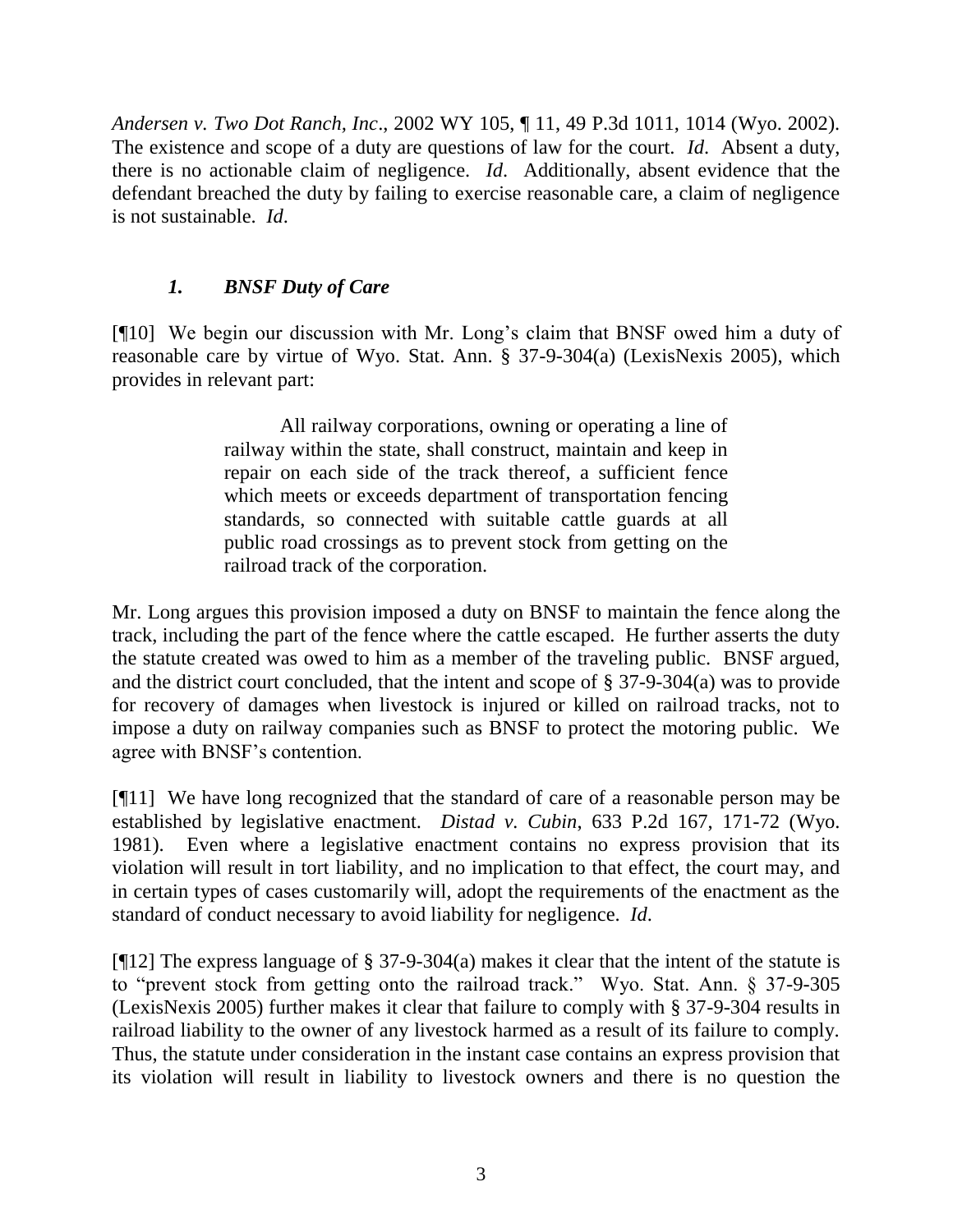requirements of the statute establish the standard of care a railroad owes to livestock owners.

[¶13] Mr. Long would have this Court extend the duty of care established by the statute beyond the livestock owner to the traveling public at large. Citing Restatement (Second) of Torts § 286 (2002), we have said the court may adopt as the standard of care of a reasonable person the requirements of a statute whose purpose is found to be exclusively to protect:

> (a) a class of persons which includes the one whose interest is invaded, and

(b) the particular interest which is invaded, and

(c) that interest against the kind of harm which has resulted, and

(d) that interest against the particular hazard from which the harm results.

*Id*. We have also said the court may not adopt as the standard of care a statute the purpose of which is exclusively to protect a class of persons other than the one whose interests were invaded. *Id*.

[¶14] The purpose of § 37-9-304 is clearly to protect the livestock owner from harm to his livestock. Mr. Long does not fall into the class of persons whose interest the statute was intended to protect. Therefore, we decline to hold that § 37-9-304 imposed a duty of care on BNSF to protect Mr. Long. This result is consistent with other cases in which we have declined to adopt a statute as establishing a standard of care for the protection of persons outside the class the statute was intended to protect. *See Dubray v. Howshar*, 884 P.2d 23, 28 (Wyo. 1994), holding statutes relating to liquor licenses did not a create a standard of care for bar owners to protect patrons from physical injury; *Burnett v. Imerys Marble, Inc*., 2005 WY 82, ¶ 15, 116 P.3d 460, 463-64 (Wyo. 2005), holding a Mine Safety and Health Administration regulation did not create a standard of care for mine owners to protect non-miners from injury. We hold the district court correctly concluded BNSF owed no duty to Mr. Long and summary judgment was appropriate on his claim against BNSF.

# *2. Summary Judgment For the Dalys*

[¶15] Mr. Long also claims the district court erred in granting summary judgment for the Dalys because, he asserts, genuine issues of material fact existed as to the location and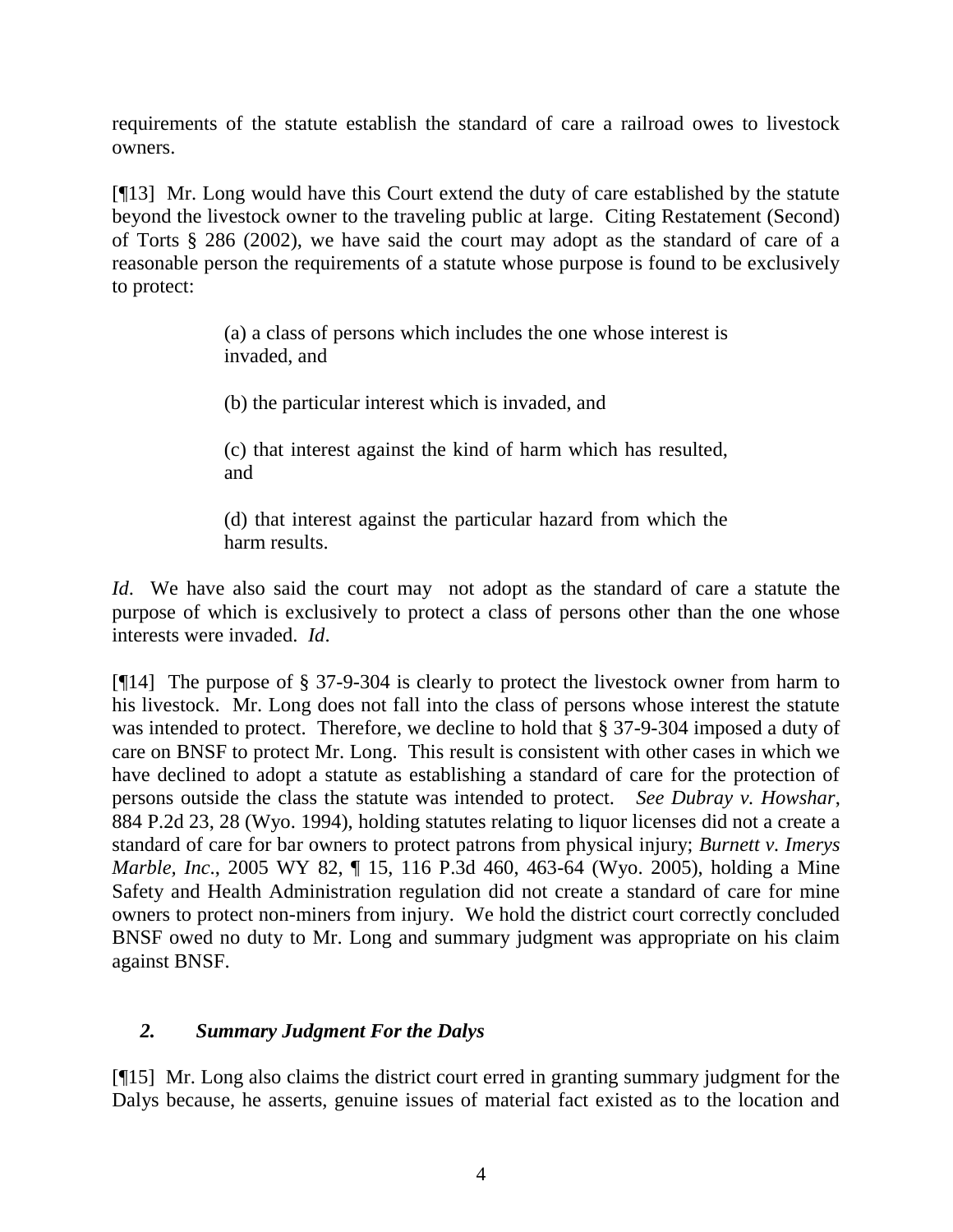condition of the fence where the cattle escaped. The Dalys respond that Mr. Daly's testimony established the location of the escape and that the fence at that location was reasonably constructed and maintained; Mr. Long failed to rebut the testimony with any evidence other than conjecture; therefore, the district court properly granted summary judgment for them on Mr. Long's negligence claim.

[¶16] As the parties' respective arguments reflect, the dispute on appeal is not over the applicable law and whether the district court correctly applied it. The parties agree that under Wyoming law "no owner or person having custody or charge of livestock shall permit the livestock to run at large in any fenced public highways in Wyoming . . . ." Wyo. Stat. Ann. § 11-24-108(a) (LexisNexis 2005). The parties also agree, however, that livestock owners are not liable for damages to an injured motorist unless the evidence shows the livestock owner negligently permitted his livestock to escape from a fenced pasture. As the Court said in *Nylen v. Dayton*, 770 P.2d 1112, 1116 (Wyo. 1989), the mere presence of livestock on the road does not establish a violation of § 11-24-108(a). Rather, in order to establish negligence on the part of a livestock owner, evidence must be presented showing how the livestock got onto the road and that the owner, by failing to exercise reasonable care, permitted that to happen. *Hincks*, ¶ 18, 150 P.3d at 672.

[¶17] Reviewed *de novo*, and in the light most favorable to Mr. Long, the evidence presented in support of and opposition to the summary judgment motion showed that Mr. Daly maintained the fence between his property and the railroad track in an exemplary manner. After he purchased the property in 1997, he built a new four-strand<sup>1</sup> barbed wire fence between his pasture and the track with double box corners and alternating wood and steel posts. At the spot where the cattle escaped, "the water gap"  $-$  a low spot where water intermittently flowed under the fence, he used railroad ties as posts rather than regular wood or metal posts because they were stronger and more durable and withstood water damage better than other types of posts. Between the ties, starting at the bottom and continuing to the top, he ran three three-quarter inch steel rods horizontally at even intervals followed by four spans of barbed wire. He also ran three long and four short stays vertically at four foot intervals between the ties along the barbed wire and the steel rods. Underneath the bottom rod, he attached a log horizontally to the stays in a manner allowing it to move with the water flowing through the drainage to allow debris to pass under the fence without damaging the fence.

[¶18] Mr. Daly further testified he had 122 head of cattle in this pasture for two months prior to the accident and there had been no problems. The night of the accident, he followed his normal practice of driving through the pasture and checking the cattle and fence before dark. He testified everything look normal. Despite his efforts, on February

l

<sup>&</sup>lt;sup>1</sup> Wyo. Stat. Ann. § 11-28-102(a) (LexisNexis 2005) requires for a lawful fence "three (3) spans of barbed wire . . . ."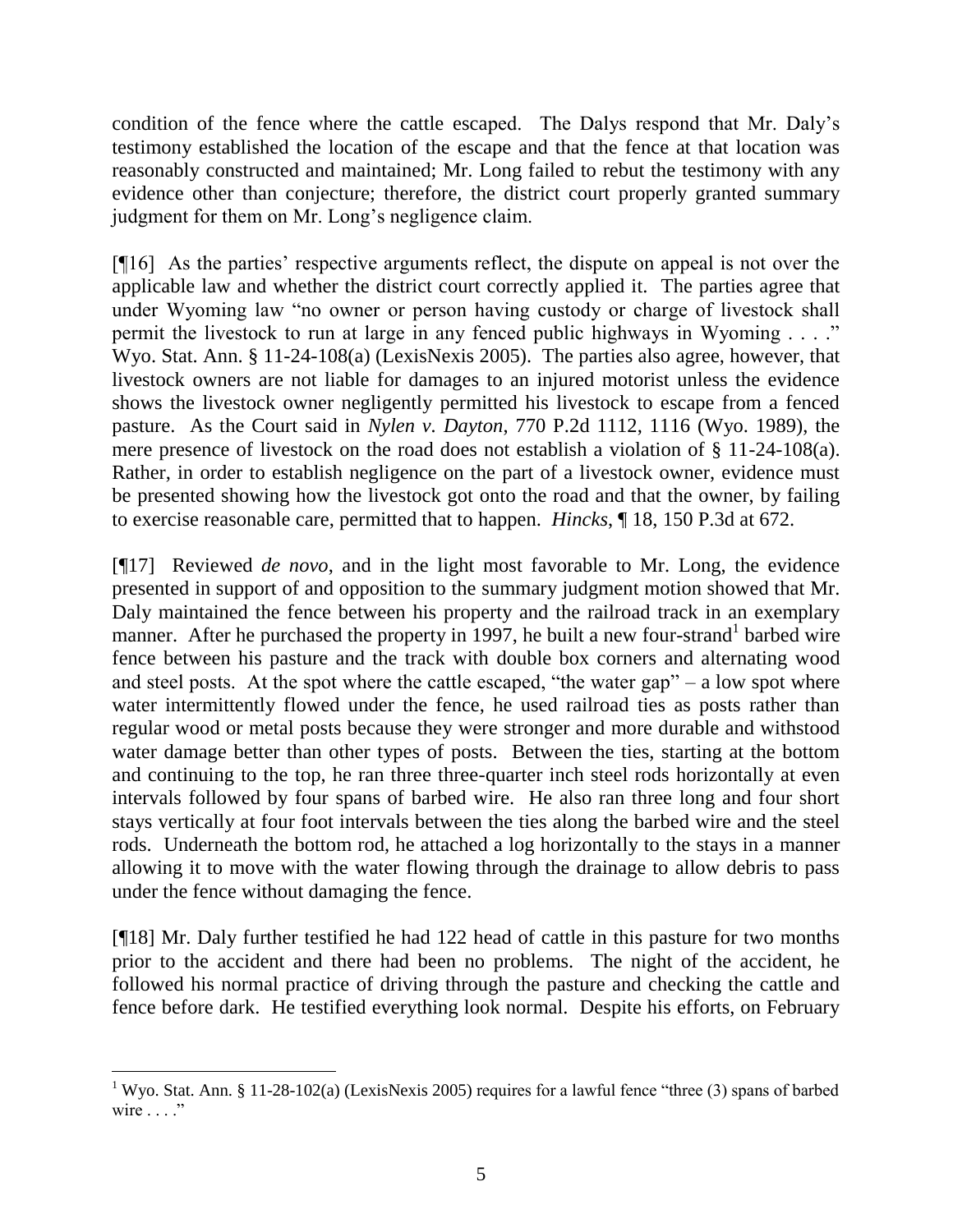28, 2004, sometime between dark and 2:00 a.m., seven of the cattle escaped from the pasture.

[¶19] At approximately 6:30 or 7:00 the next morning, Mr. Daly learned the cattle had gotten out. He checked to see how many cattle were still in the pasture and then checked the fence. He determined that the cattle had escaped through the fence where it crossed the water gap. He testified there was no indication the cattle had escaped through any other part of the fence. At the water gap, none of the barbed wire was down but the steel rods between the railroad ties were bent up and down, leaving a hole large enough for cattle to get through. Mr. Daly believed something must have spooked the cattle because "this is a very, very good fence, and there would be no other reason why seven head would run through a section of fence and just tear a big hole in it."

[¶20] In addition to Mr. Daly's testimony, the Dalys presented affidavits from several neighbors attesting to the superior quality of the Dalys' fences and their practice of regularly maintaining and repairing them. The Dalys also presented the affidavit of the insurance adjustor assigned by their insurer to investigate the accident. As part of his investigation, he compared the condition of the Dalys' fence at the water gap where the cattle escaped and the requirements for a "lawful fence" found in § 11-28-102 and concluded the Dalys' fence exceeded the statutory requirements. Finally, the Dalys presented the affidavit of Melanie Hout, a professional fencing contractor, who also concluded the Dalys' fence at the water gap exceeded the statutory requirements and was constructed "pursuant to the standards that reasonable Wyoming cattle owners, property owners, and fence builders must exercise" when building similar fences in Wyoming.

[¶21] Given this evidence, we agree with the district court's conclusion that the Dalys made a *prima facie* showing that they exercised due care in constructing and maintaining the fence. The burden then shifted to Mr. Long to present evidence refuting their evidence and establishing a genuine issue of material fact as to whether they exercised reasonable care. The evidence Mr. Long presented consisted of his father's and sister's testimony that they went out to the accident site the day after the accident and observed and photographed cow tracks between the railroad tracks and what they later learned was the Dalys' neighbor's fence. Mr. Long's father testified that a portion of that fence was "all brand-new shiny, still shiny, and spliced" and he "had suspicions that might be where [the cattle came] through." Other than his father's speculation, Mr. Long presented no evidence with regard to when the neighbor's fence may have been repaired. Additionally, for the Dalys' cattle to have come through the neighbor's fence bordering the railroad tracks, they would have had to first breach the boundary fence between the Dalys and their neighbors and enter the neighbor's pasture before then breaching their fence onto the railroad right of way. No evidence was presented that the Dalys' fence bordering the neighbor's property was breached. Evidence speculating that the cattle might have escaped through, what appeared to Mr. Long's father to be a newly repaired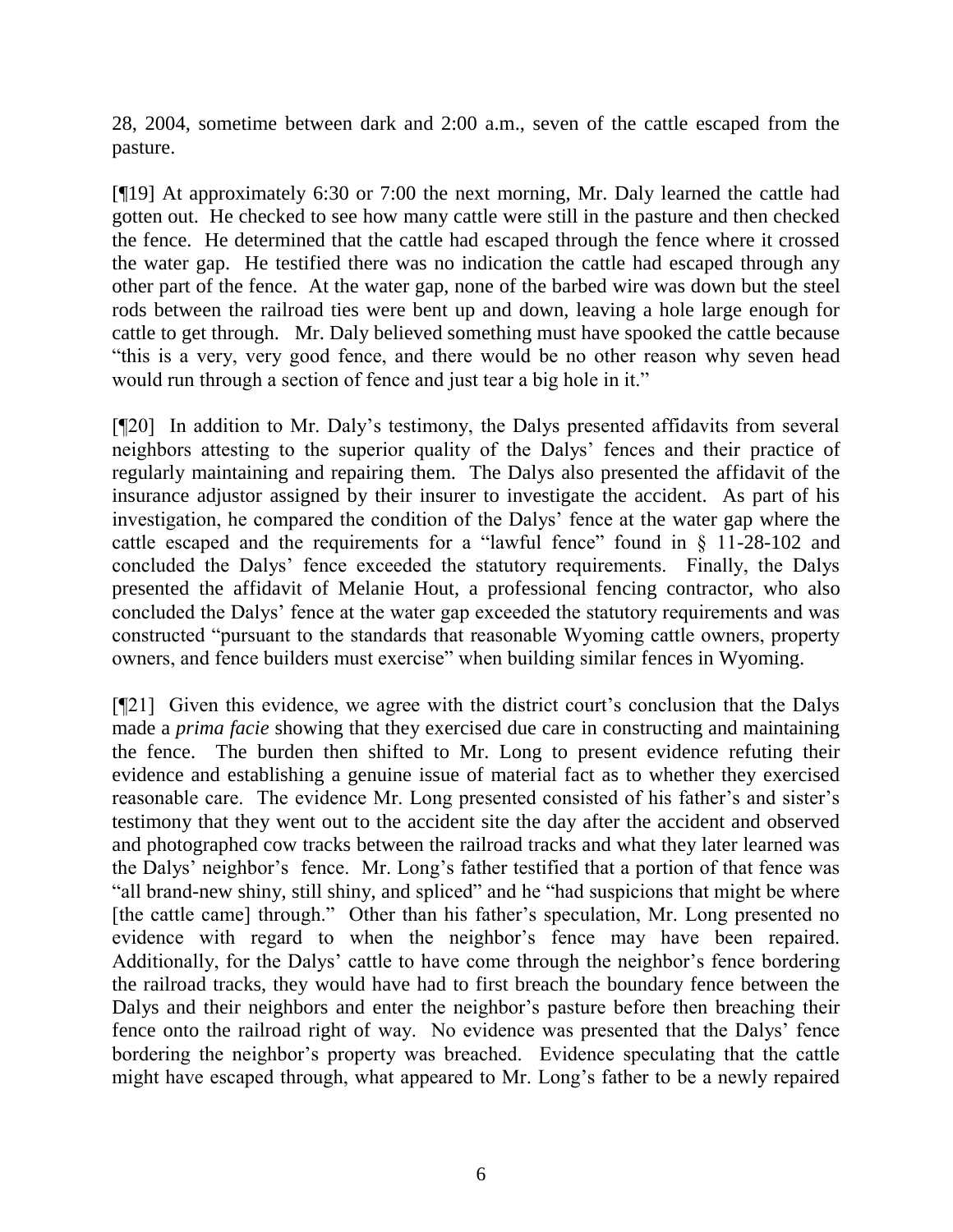section of the neighbor's fence does not establish a genuine issue of material fact on the negligence claim against the Dalys.

[¶22] The only evidence Mr. Long presented concerning the water gap fence was his father's testimony suggesting it was not in very good shape when he saw it after the accident and it must have been repaired later. His statement was consistent with Mr. Daly's testimony that he had, immediately after the accident, performed temporary repairs to the fence. By itself, Mr. Long's father's testimony that the water gap fence was not in very good shape after the accident simply was not sufficient to overcome the Dalys' *prima facie* case for summary judgment which showed they used reasonable care in constructing and maintaining the water gap fence before the accident. This is particularly true given the father's testimony that he was looking at the neighbor's fence the day he and his daughter inspected the site and not the fence at the water gap. Mr. Long also points to Mr. Daly's testimony indicating that other sections of his fence, between his and his neighbor's property, were in need of repair at the time of the accident; however, there was no evidence suggesting the cattle escaped from those locations. Mr. Daly's testimony that he believed the cattle escaped from the water gap was undisputed and was supported by his observations of the bent rods the morning after the accident. Absent evidence showing the cattle escaped from a different location, and that the Dalys failed to exercise reasonable care to maintain the fence at that location or at the water gap, the Dalys were entitled to summary judgment.

[¶23] After the parties filed their briefs with this Court, we issued our decision in *Hincks*, ¶ 18, 150 P.3d at 672, which Mr. Long then cited as supplemental authority supporting his claim. In *Hincks*, we reversed an order granting summary judgment for the livestock owner after concluding from the record that a question of material fact existed for jury determination as to whether the livestock owner exercised reasonable care to prevent cattle from escaping from his pasture onto a public highway. The evidence presented in *Hincks* was notably different from that presented in this case.

[¶24] In support of its summary judgment motion in *Hincks*, Walton Ranch presented very little affirmative evidence showing the quality of the construction and maintenance of its fence and gate and whether it met statutory or industry standards. Additionally, the evidence Walton Ranch presented concerning its inspection of the fence and gate prior to the cow's escape was vague at best. In the face of evidence indicating one of its cows got onto the highway either through a particular damaged section of fence or an unsecured gate, we concluded Walton Ranch did not present sufficient evidence to make a *prima facie* showing that it exercised reasonable care in constructing and maintaining the fence and gate. Because Walton Ranch failed to make a *prima facie* showing that it exercised reasonable care in the time frame of the accident to inspect and maintain the particular damaged portion of the fence or the unsecured gate where the evidence showed the cow escaped, the burden never shifted to Mr. Hincks to refute a *prima facie* showing and we